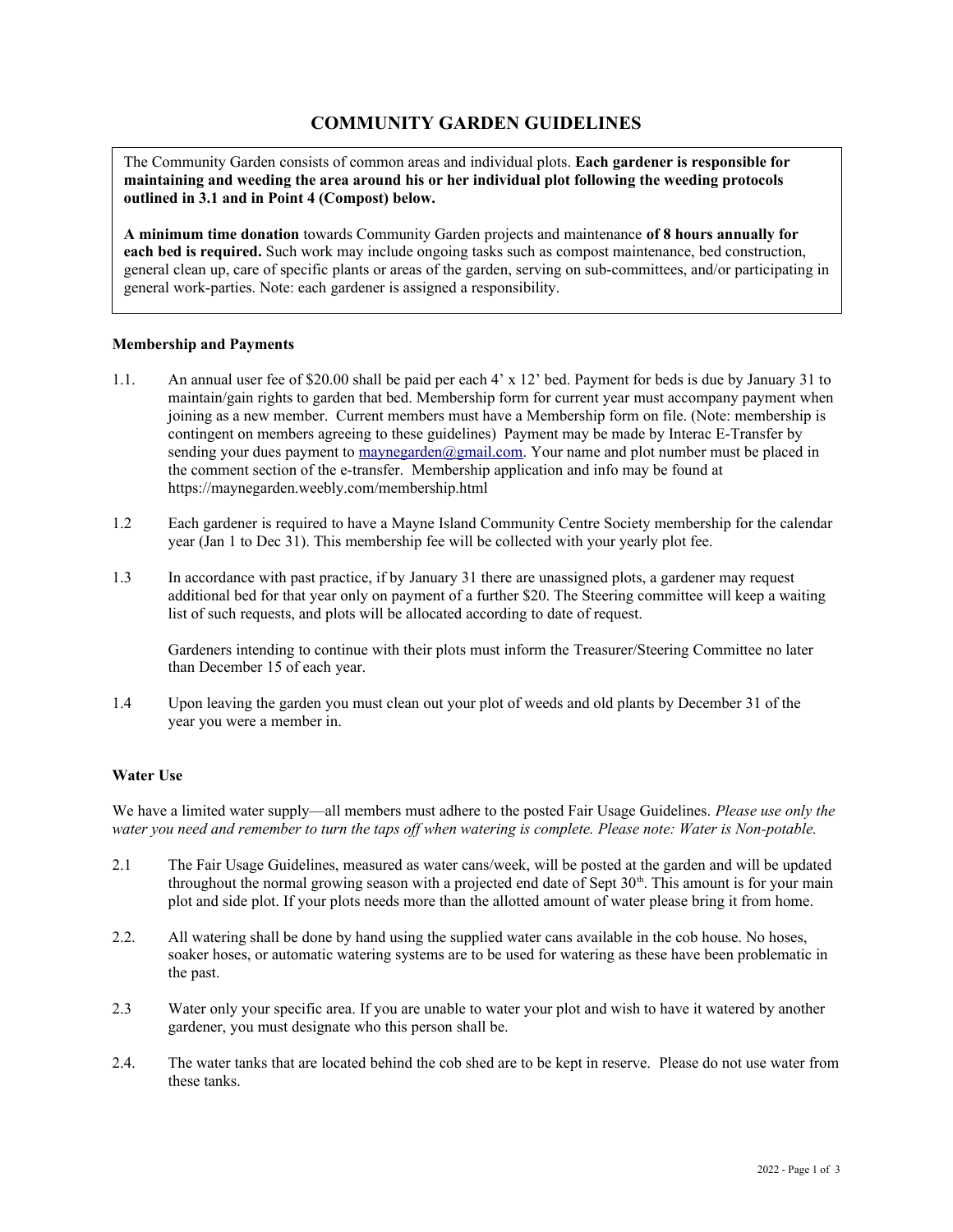2.5 Please be on the lookout for leaks—if you see something of concern please contact the user of the plot and or a committee member. In the case of a catastrophic leak, you can turn the garden water off at the wooden box (north of the large green water tanks). Lift the lid and turn the handle marked "to garden" 90 degrees. This will shut off the water to the garden completely. PLEASE CONTACT A WATER VOLUNTEER.

# **Using the Garden**

### *Weeding of Paths and Areas Around Individual Beds*

3.1 All gardeners must keep their assigned garden beds & immediate surrounding areas tidy. As far as possible, weeds should be removed without disturbing the plastic ground cover and mulch. Please try to hand weed or use individual weed pulling tools rather than heavy tools that disturb the soil.

### *Care of Individual Beds*

- 3.2 The Community Garden is an organic space: non-organic pesticide/herbicide sprays may not be used. Fertilizers, if used, need to be organic formulas such as fish fertilizer, compost teas, etc. Pressure treated materials should not be used in the beds.
- 3.3 Each garden plot is also assigned a side bed of the same number. Please make sure you garden only the side bed that corresponds with your regular bed.
- 3.4 Structures should be contained inside your bed area. Be considerate of your neighbouring gardener. Every gardener is responsible to make sure, within reason, that his or her garden plants do not impede sunshine to a neighbour's bed. Tall plants could go to the area against the fence or be planted so they shade your bed but not your neighbour's.
- 3.5 Do not allow aggressive plants to go to seed in your bed, eg: Dill, Fennel. Poisonous Plants like deadly nightshade are not allowed in the garden.

#### *Pets*

3.6 Dogs are not permitted in the fenced garden area. Please remember not everyone is comfortable around dogs.

### *Coming and Going*

- 3.7 Gates must be closed, locked and secured with the bungee cords when you leave. Garden Members will receive the lock combination via email for the current year and at times when the combination changes. The garden is being locked for reasons of theft prevention, safety and liability. Garden Members must not share the code to the combination locks.
- 3.8 Please park your car in the main parking lot and walk to the garden unless you are driving in to unload.

# **Compost**

4.1 The compost system is for composting **only** the common plots*.* All gardeners can add to the compost.

Reminder: Add any new material to the appropriate loading bins, not the working or maturing bins. The purpose for each bin is indicated by signage from the Soil Fertility Committee.

#### *The following material can be added to the compost*

- green or brown plant matter, soil, manure (but not from pets or people)
- a small amount of wood ash and sea weed